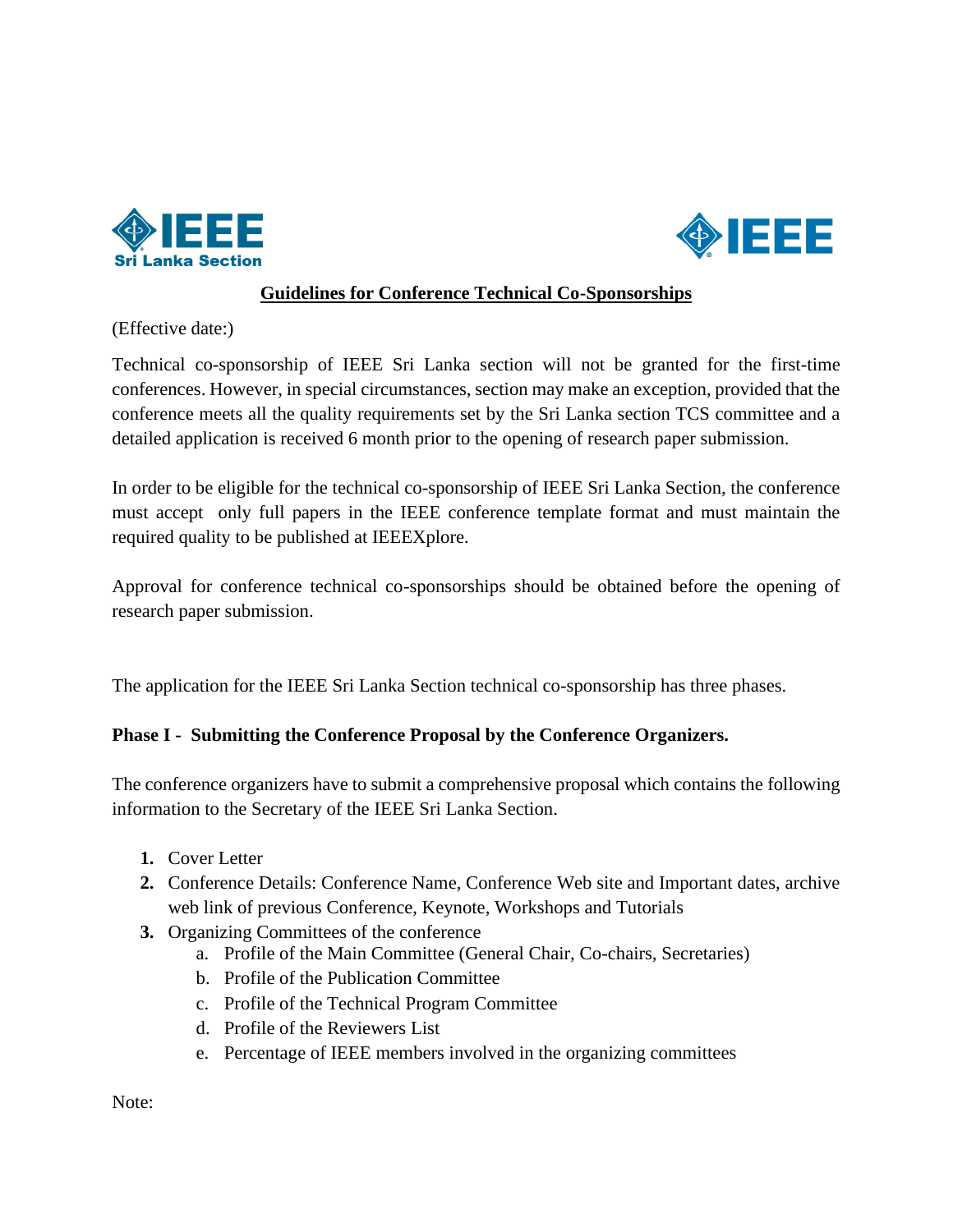- i. The technical program committee chair and the publication chair of the conference must hold a valid/active IEEE membership.
- ii. At least two thirds (⅔) of the technical program committee members (excluding reviewers) must be IEEE members with "Member" grade or above.
- iii. At least 50% of the local organizing committee must hold an active IEEE membership.
- iv. The technical program committee must include members outside of the institute organizing the conference to exhibit sufficient diversity within IEEE and its vision/scope
- v. At least two thirds (⅔) of the reviewers must be senior lecturer or above/PhD holders.
- **4.** History of the Last Conference held
	- a. Number of papers accepted and presented
	- b. Number of international authors
	- c. Number of international authors presenting
	- d. Number of undergraduate authors
	- e. Number of authors having the IEEE membership
	- f. Reviewers' statistics for past years ( Local and International)
	- g. Acceptance Ratio
	- h. Web link of Conference Proceedings
- **5.** At least one of the organizers of the conference should be a recognized university/ an academic institute/ a research institute/ an IEEE affinity group or an IEEE sub-group affiliated to Sri Lanka.

Note: The Records of the above **(4)** should be provided with the evidence of the Conference management tools used.

Once the IEEE Sri Lanka section received this application, within three to four weeks they will respond to the request. The following can be the results.

- A. Proposal is Accepted. In this case Technical Co-Sponsorship, application will be send back to the Conference Organizers to apply formally for the conference.
- B. Proposal is Accepted with minor comments. Technical Co-Sponsorship Application will be send back to the Conference Organizers to apply formally for the conference. When they formally submit the TCS Application, they can submit the updated proposal.
- C. Proposal is Accepted with Major comments. In this case, Conference Organizers have to address those comments and send the proposal once again to the Section for the review.